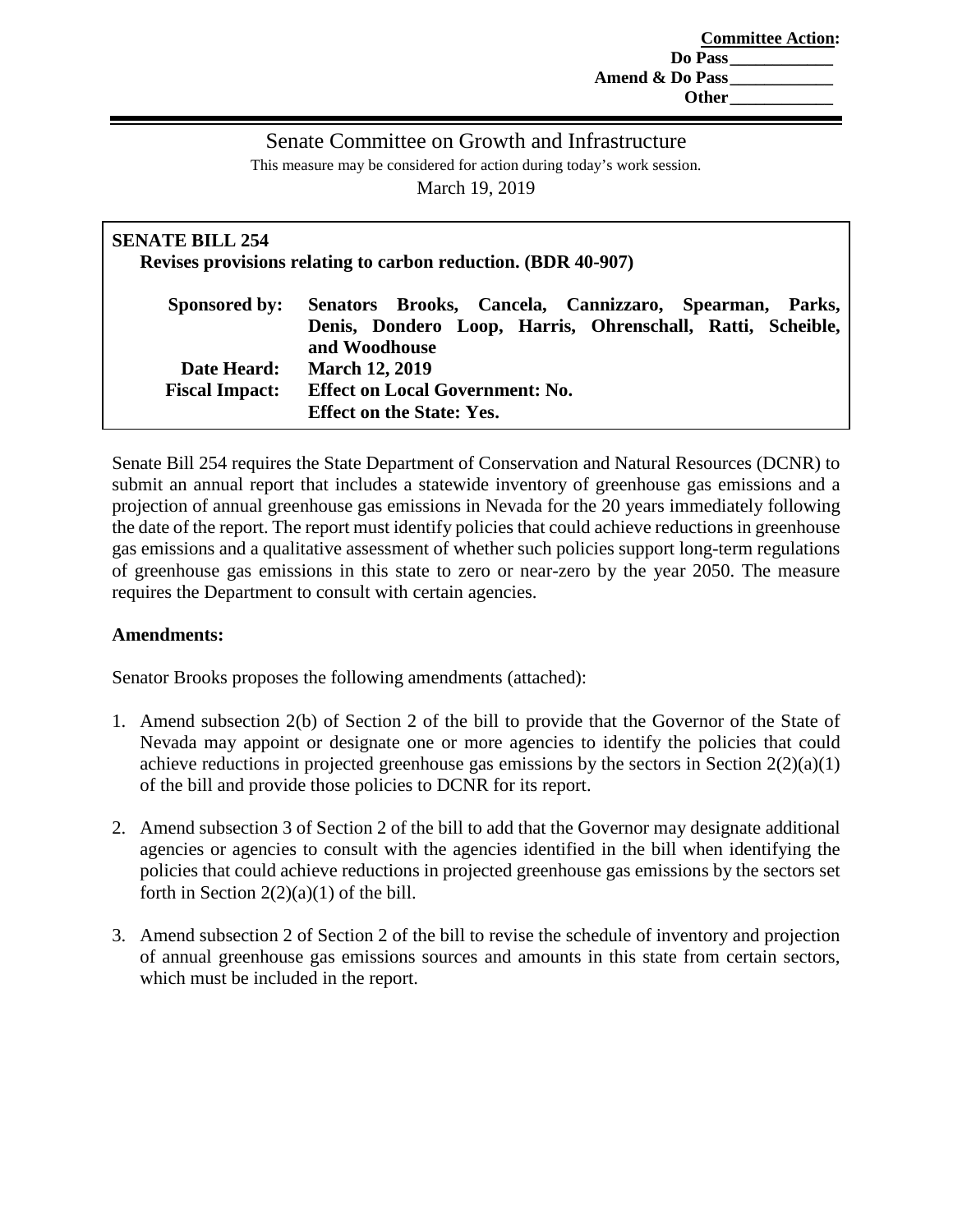## **PROPOSED AMENDMENT TO SENATE BILL NO. 254 (Proposed by Senator Brooks) March 11, 2019**

- Section 2(2)(b) of the bill currently requires the State Department of Conservation and Natural Resources to identify policies that could achieve reductions in projected greenhouse gas emissions by the sectors set forth in Section  $2(2)(a)(1)$  of the bill. Instead of requiring the Department to identify these policies, the proposed amendment would revise the bill to provide that the Governor may appoint or designate one or more entities or agencies to identify the policies and provide those policies to the Department for its report. The Department would still prepare the remainder of the report.
- Section 2(3) of the bill currently requires the Department to consult with certain agencies (PUCN, Office of Energy, DMV and NDOT) when preparing its report concerning greenhouse gas emissions in this State. This proposed amendment would revise the bill to also require the entities or agencies appointed or designated by the Governor to consult with the same agencies (PUCN, Office of Energy, DMV and NDOT) when identifying the policies that could achieve reductions in projected greenhouse gas emissions by the sectors set forth in Section  $2(2)(a)(1)$  of the bill.